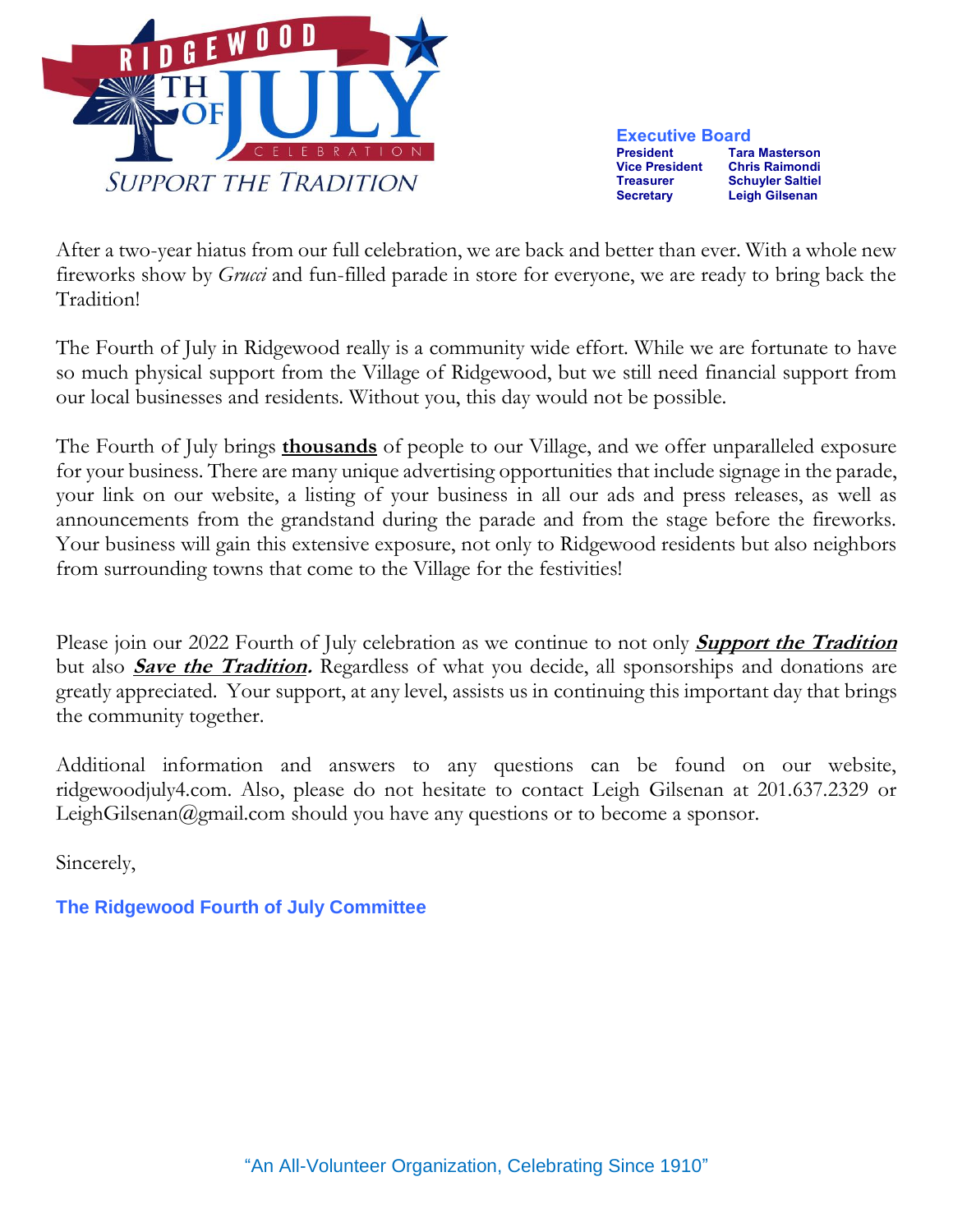

Name and link to your business on our website.

## **Star \$250 - \$499**

Support the Tradition Star, name and link to your business on our website.

### **Firecracker \$500 - \$999**

Name announced fireworks, Support the Tradition Star, name and link to your business on our website.

## **Red \$1,000 - \$2,499**

4 fireworks tickets, name and logo on ad truck during the parade, name announced at the grand stand and fireworks, Support the Tradition Star, name and link to your business on our website.

**White \$2,500 - \$4,999**

4 Reserved Seating fireworks tickets, name and logo on ad truck during the parade, name announced at the grand stand and fireworks, Support the Tradition Star, name and link to your business on our website.

### **Blue \$5,000 - \$9,999**

10 Reserved Seating fireworks tickets, name and logo on ad truck during the parade, name announced at the grand stand and fireworks, Support the Tradition Star, name and link to your business on our website.

# **Liberty \$10,000 +**

20 Reserved Seating fireworks tickets, name and logo on ad truck during the parade, name announced at the grand stand and fireworks, Support the Tradition Star, name and link to your business on our website.

#### **See the Reverse for Unique Sponsorship Opportunities**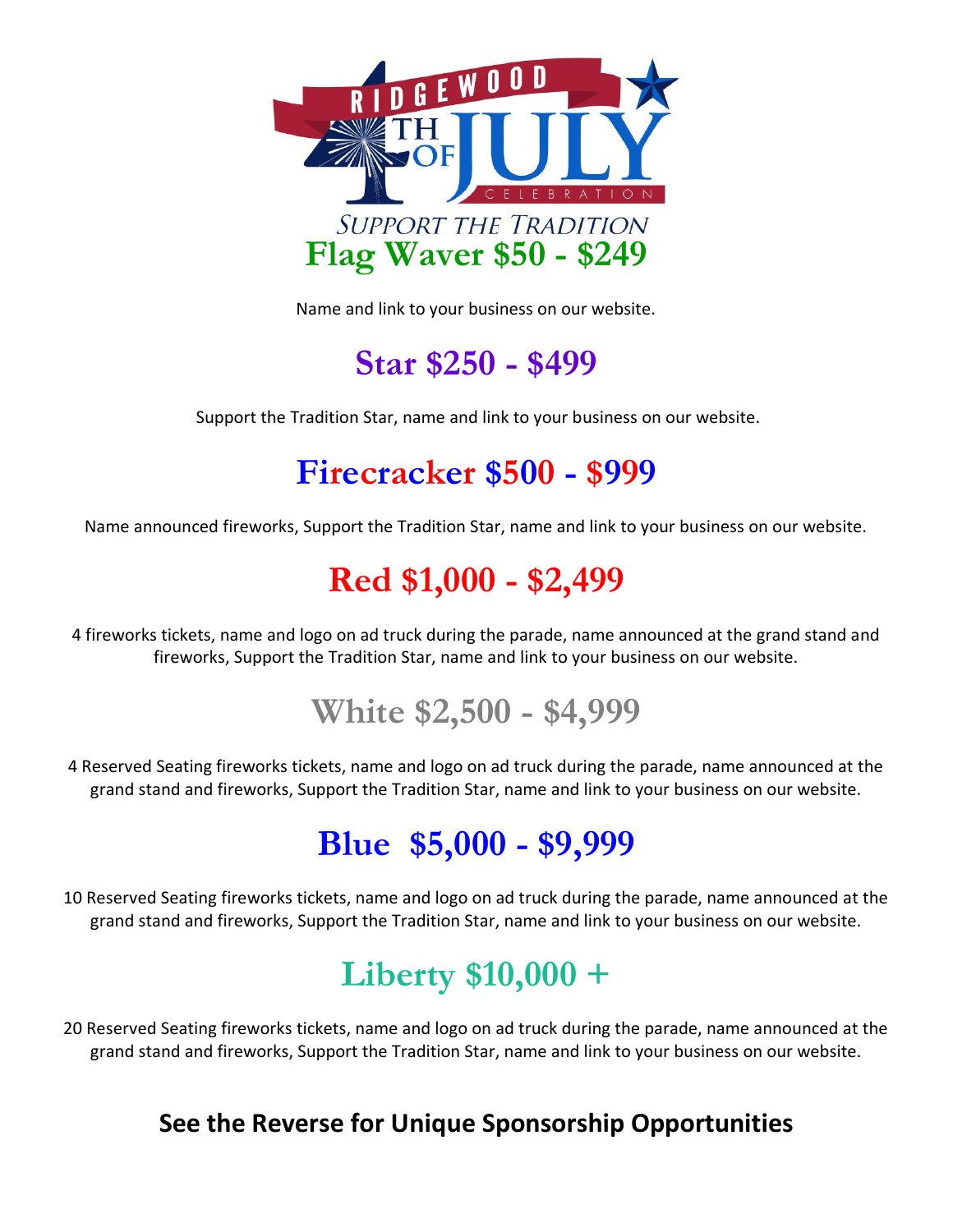#### **Flag Raising \$750**

Name announced at the flag raising along with name announced at grandstand during parade and at fireworks. Support the Tradition Star and name and logo on our website

### **Program Printing \$1,500**

Name and logo printed on the program distributed to all attendees at the evening events, along with 4 fireworks tickets, name and logo on ad truck during the parade, name announced at the grand stand and fireworks, Support the Tradition Star, name and link to your business on our website.

#### **Marching Band \$1,000**

One of several bands featured during the parade along with 4 fireworks tickets, name and logo on ad truck during the parade, name announced at the grand stand and fireworks, Support the Tradition Star, name and link to your business on our website.

#### **Glow Necklaces \$1,500**

Distributed to all attendees at Vets Field Evening Entertainment and Fireworks along with 4 fireworks tickets. name and logo on ad truck during the parade, name announced at the grand stand and fireworks, Support the Tradition Star, name and link to your business on our website.

#### **Special Guest Car/Float \$3,000**

Name and/or logo printed on both sides of car/float carrying the Special Guest featured during the parade along with 4 fireworks tickets, name and logo on ad truck during the parade, name announced at the grand stand and fireworks, Support the Tradition Star, name and link to your business on our website.

#### **Postcard Printing \$3,500**

Name and logo printed on the postcard mailed to all over 9700 households in Ridgewood, along with 4 Reserved Seating fireworks tickets, name and logo on ad truck during the parade, name announced at the grand stand and fireworks, Support the Tradition Star, name and link to your business on our website.

#### **Sky Divers \$3,500**

One Sky Diver will jump with a banner containing your name and logo along with 4 Reserved Seating fireworks tickets, name and logo on ad truck during the parade, name announced at the grand stand and fireworks, Support the Tradition Star, name and link to your business on our website.

#### **LED Ad Truck \$5,000**

Your name and logo featured on the Ad Truck during the parade and fireworks along with 10 Reserved Seating fireworks tickets, name announced at the grand stand and fireworks, Support the Tradition Star, name and link to your business on our website.

#### **Fireworks Finale \$7,500**

Your name announced before the Fireworks begin along with 20 Reserved Seating fireworks tickets, name and logo on ad truck during the parade, name announced at the grandstand, Support the Tradition Star, name and link to your business on our website.